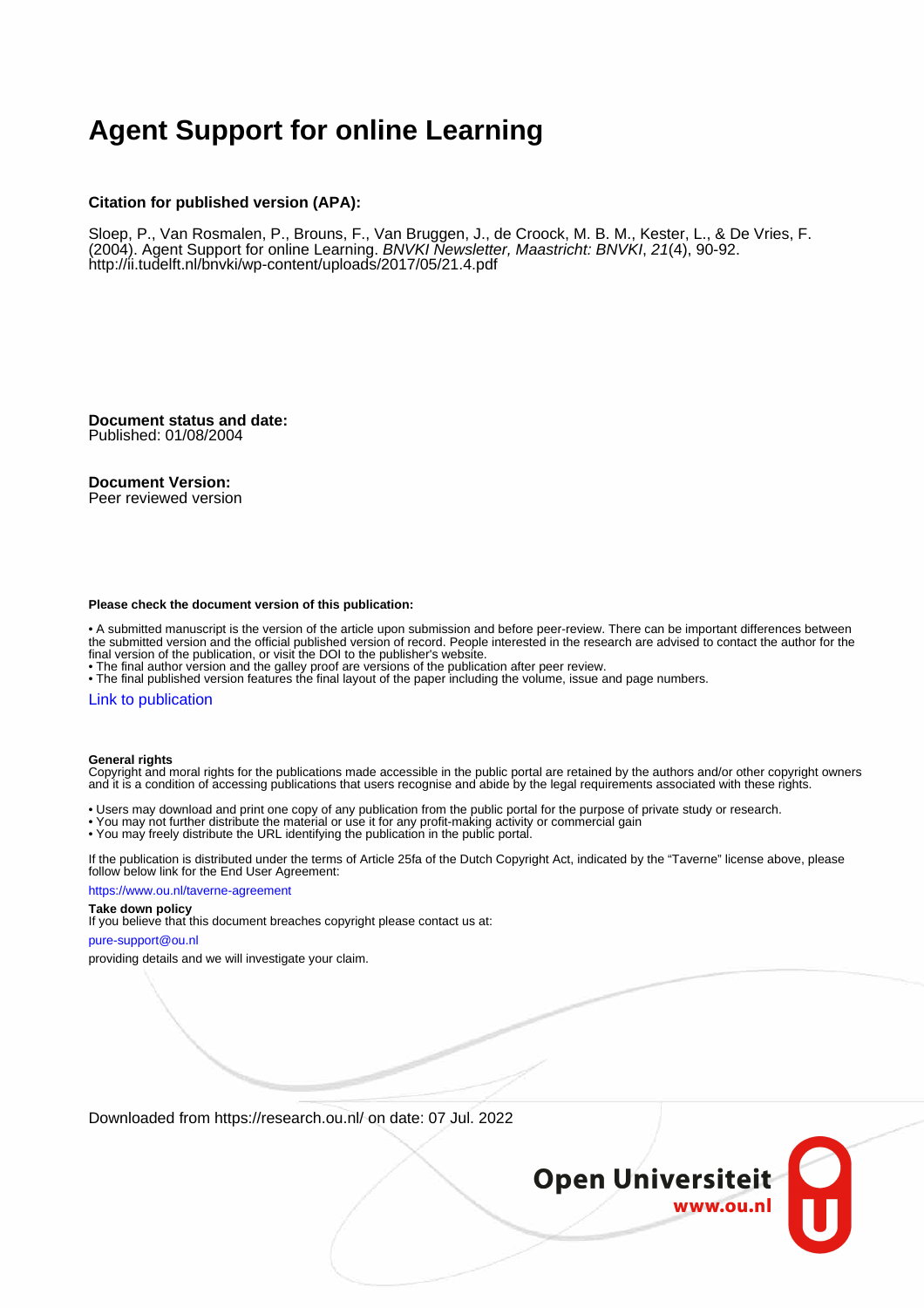# **Agent support for online learning**

Peter Sloep, Peter van Rosmalen, Francis Brouns, Jan van Bruggen, Marcel de Croock, Liesbeth Kester, Fred de Vries

# *Onderwijstechnologisch Expertisecentrum, Open Universiteit Nederland peter.sloep@ou.nl*

Imagine a haphazard group of people with an interest in educating themselves about a particular subject, say, global warming. They do not know each other, are not university students, nor organised as a group in any other way. They merely share the same desire to become more knowledgeable about global warming. Let's also assume that, within bounds, they are also prepared to share what knowledge they have with others who have the same desire. This characterisation is typical for lifelong learners.

Imagine furthermore some educational institution that wants to cater for the needs of life-long learners. The institute has staff experts on global warming, who have created a collection of modules that collectively cover the subject. The modules are relatively small and independent of each other so that they support the browsinglike study habits that are so typical of life-long learners. (Life-long learners are interested in subjects that, at that exact moment of time, they feel the urge to study, rather than in following a set curriculum from beginning to end.) Although the staff people are experts, they are open for the possibility to learn something as well. Often, life-long learners possess particular expertises acquired in their highly specialised line of work that staff simply are not conversant with. Finally, the institution has erected some sort of technological infrastructure that facilitates the online, life-long learner. Let's call this entire ensemble a Learning Network (LN). A LN thus consists of users (people with the intent to learn something and the willingness to share their knowledge), educational materials in the form of small, independent modules, and a technological infrastructure (Koper and Sloep, 2003; Rusman et al., submitted).

Much can be said about the concept of a LN, from a variety of perspectives. Here we focus on three problems that arise from the question of how users of a LN (learners and staff) may best be supported to achieve their goals. Suppose user Matthew has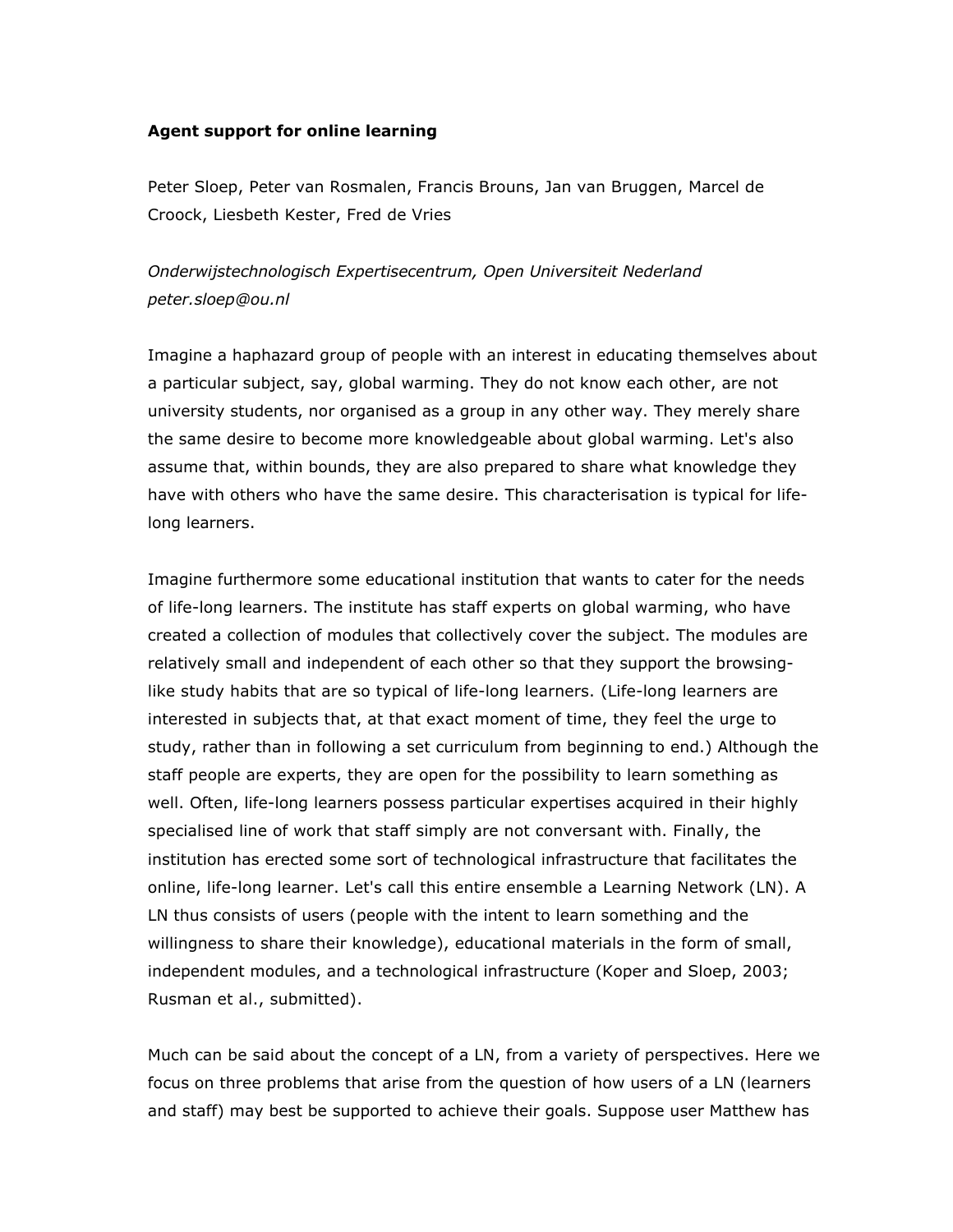some educational need, say, know more about the effects of sea currents on global warming. Where should he start, given what he already knows? Perhaps he lacks the requisite oceanographic knowledge to straight-away study the module on sea currents; perhaps he knows enough already to skip the introductory module on sea currents and move on right away to the module on mathematical modelling of sea currents. The LN should support Matthew in making an intelligent choice. This is the positioning problem. Once Matthew has started, how does he move from module to module? This depends on his learning goals, but also on how successful he has been in completing modules so far. Matthew might need modules that offer a shallow learning curve, or rather modules that offer a steep one. Or he might want to collaborate with others rather than study individually. Etc. This is the navigation problem, and the LN should also support learners in solving it intelligently. Finally, when studying some module, Matthew might have questions that he cannot answer on the basis of the module alone. He needs help, from the staff or from his peers. This is the support problem.

Any one of these problems may be solved by deploying massive numbers of staff. The economics of life-long learning make this impossible but for exceptional cases. The LN should somehow self-organise to solve these problems with as little runtime staff involvement as possible. It is our claim that well-chosen software technologies, involving agents, can raise the self-organising powers of the network sufficiently to make a LN a viable option. Finding support for this claim has become a major R&D focus of the Open Universiteit Nederland Educational Technology Expertise Centre. The R&D programme looks into technologies that are neither proven, for these do not belong in an R&D programme, nor very immature, for these would still require fundamental research for their application. We hope to draw insights from implementation projects in other fields, for instance e-business. To illustrate how agents could be used, we'll briefly elaborate the support problem somewhat further.

Suppose some network user, call her Ann, during her studies stumbles upon a problem she can't solve on her own. Help is needed and the LN should provide it. There are two broad ways to approach this issue. She may be steered to some other module in the LN or to an FAQ that has been compiled; alternatively, some of her peer LN users are able to help out. The first approach is the most straightforward one. Ann formulates a question to describe her problem and submits it to her personal agent. Ann's agent needs a means to find out what document (module,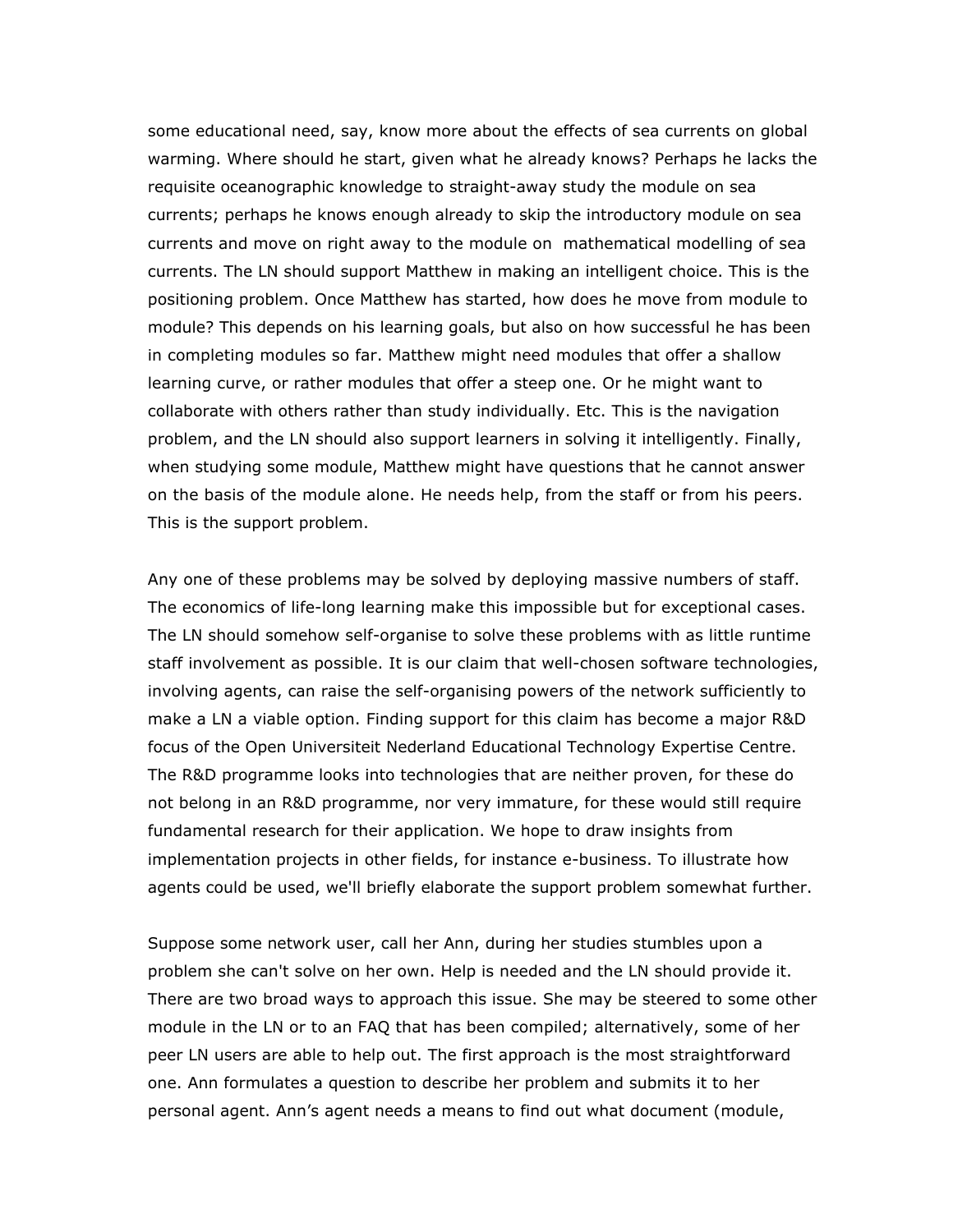FAQ entry) best suits her question. Any technique that computes in real-time the semantic similarity between her question and the texts available in the LN can be used for this. Using such a technique yields a series of rank-ordered similarity indices that Ann's agent can feed back to Ann. It is then up to her to decide what document further to study in the hope of finding an answer. In this case, Ann's agent may hardly be called an agent. It really only is a relatively simple piece of software that mediates between Ann and the software that computes semantic similarity indices.

More able agents may however be deployed. Consider the second option, in which Ann looks for a fellow user to help her. Ann will formulate the same question. And the question will be submitted to the same software. This time, however, her question will not be compared to modules and FAQs, but to documents that other LN users have submitted as descriptions of their own capabilities. Such documents are similar to CVs and in the context of learning are often called portfolios. Again a ranking results, this time of fellow users in the order of their suitability to answer Ann's question. Ann now can choose a person from the list with whom to get in touch. This person could be a fellow student, it could also be a staff member. So far, there are no differences.

But note that the suitability measure is based upon semantic similarity only. Obviously, there are all sorts of other considerations that could (and should, we argue) be taken into account before arriving at a list of persons recommended to Ann. Probably, the fellow user that is an expert in the matter will receive the highest rank. Usually, this wil be a paid staff person, say Tricia. This person will likely also rank highest for many other questions. From an organisational point of view it is undesirable that Tricia receives the highest rank in the recommendation: she would rapidly be swamped with questions, also the quite simple ones. Now assume the person with the highest rank would not belong to the staff, but be a fellow learner, say Simon. Having Simon answer these questions would save considerable staff tiem. But the solution of letting Simon rank highest has serious drawbacks. Now Simon would be swamped with questions and, as a consequence, he would rapidly loose his appetite to participate in the network. This argument goes for many of the top-ranking fellow learners. Their dropping out of the LN means there's nobody left to answer questions but the staff. What is needed is an arrangement in which slightly 'smarter' learners answer questions of their slilghtly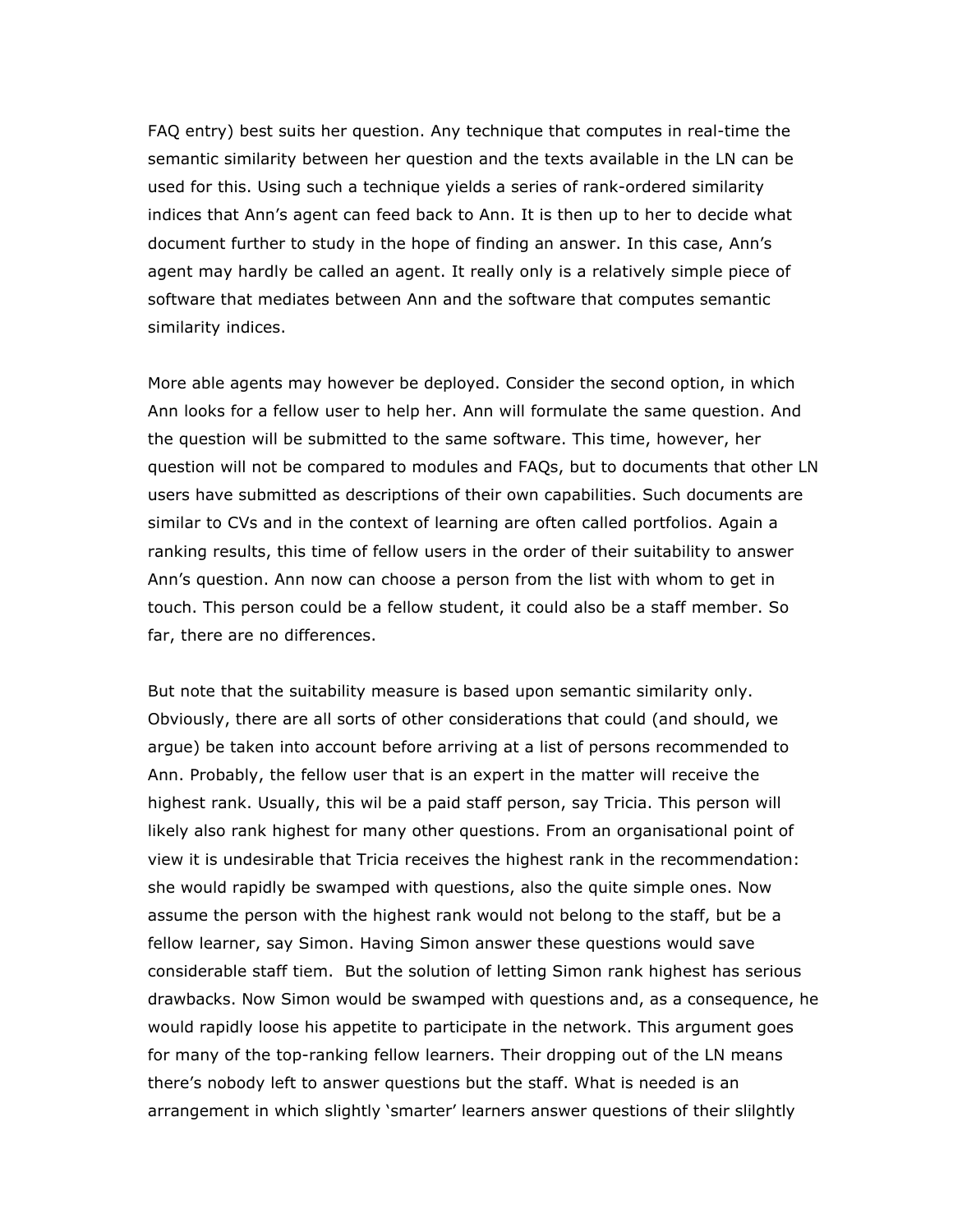'dumber' peers. Only this way there is a chance of keeping the sociology of the LN in working order.

Finally, this near-peer-matching kind of arrangement is also interesting from a pedagogical point of view. Answering a question that concerns a subject that you have just managed to understand yourself can be quite a valuable experience from an educational point of view. So for all these reasons, and probably others (online availability of people, their recent questioning answering history, availability of a FAQ) the ranking of persons that results from the comparison of the question with the user portfolios should be modified. All these factors together then should determine the final recommendation to Ann. Negotations between the users' personal agents, perhaps helped by some mediator agent, are a sensible way to arrive at such a recommendation. It offers the flexibility that is required for a network with constantly changing users, user availabilities, and user portfolios.



*Figure 1 Possible use-case for a learning network user's personal agent*.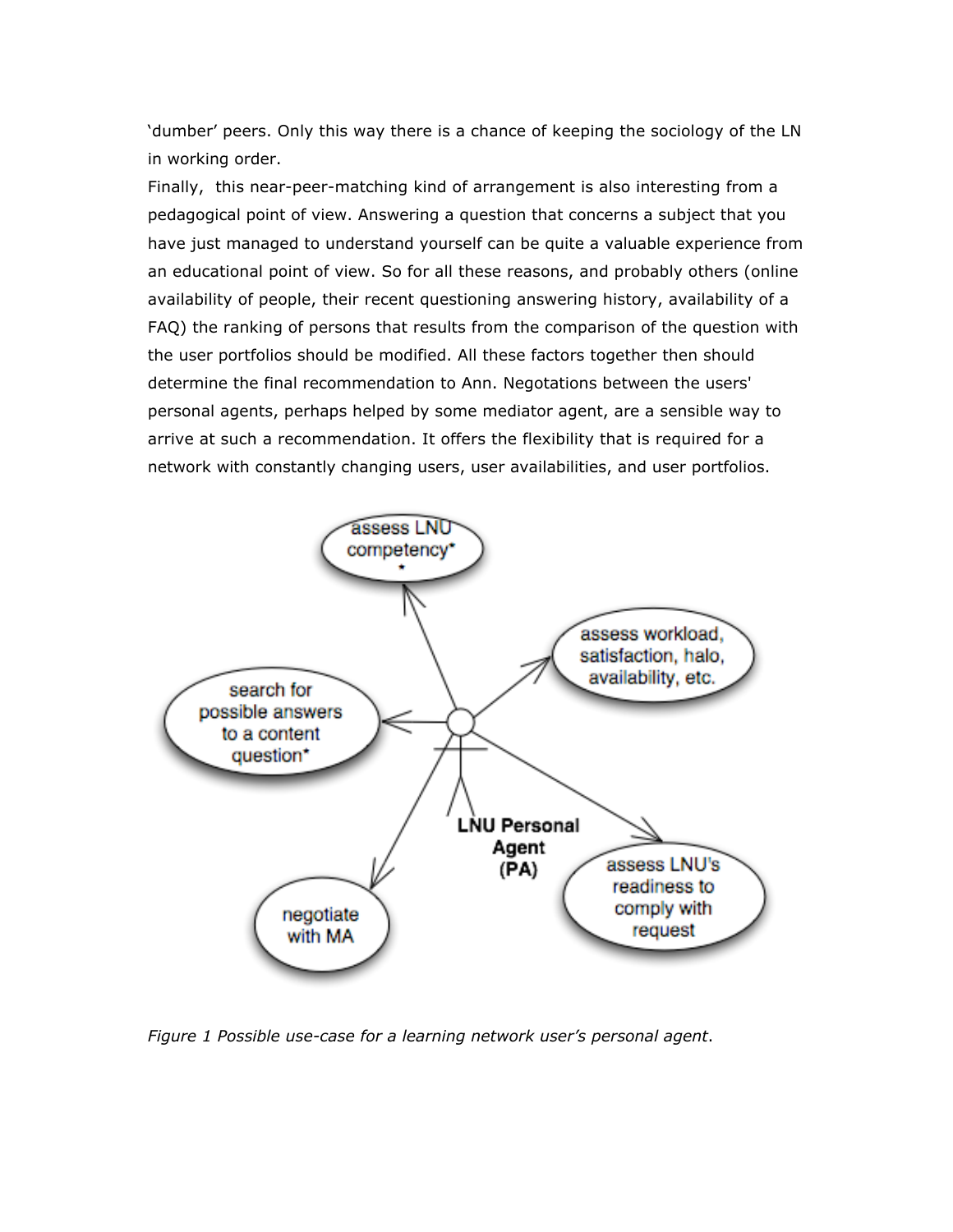

*Figure 2 Possible use-case for a mediator agent.*

Similar arguments may be used for the positioning and navigation problems. Users are represented by their personal agents which have a particular task. Carrying out that task involves interacting with documents in the LN and with the users behind those documents. Even modules have their authors (staff) behind them. This means that the personal agents may carry out negotiations on behalf of their owners. And this, in turn, means that the agents help weave the social fabric of the Learning Network and thus promote its capacity for self-organisation. Our current efforts are directed towards solving two problems. The first is finding software implementable methods capable of generating document similarities in real time. We are currently looking into the use of latent semantic analysis (Van Bruggen et al, in press).The second is devising an agent architecture – together with a suitable development environment for it - that is conducive to the proper functioning of a Learning Network. No decisions have been made yet here, although agents used in e-business may provide useful role-models.

# *References*

Koper, E.J.R., Sloep, P.B. (2002) *Learning Networks connecting people, organizations, autonomous agents and learning resources to establish the emergence of effective lifelong learning.* RTD Programma into Learning Technologies 2003 -2008.

Online available at <http://hdl.handle.net/1820/65>.